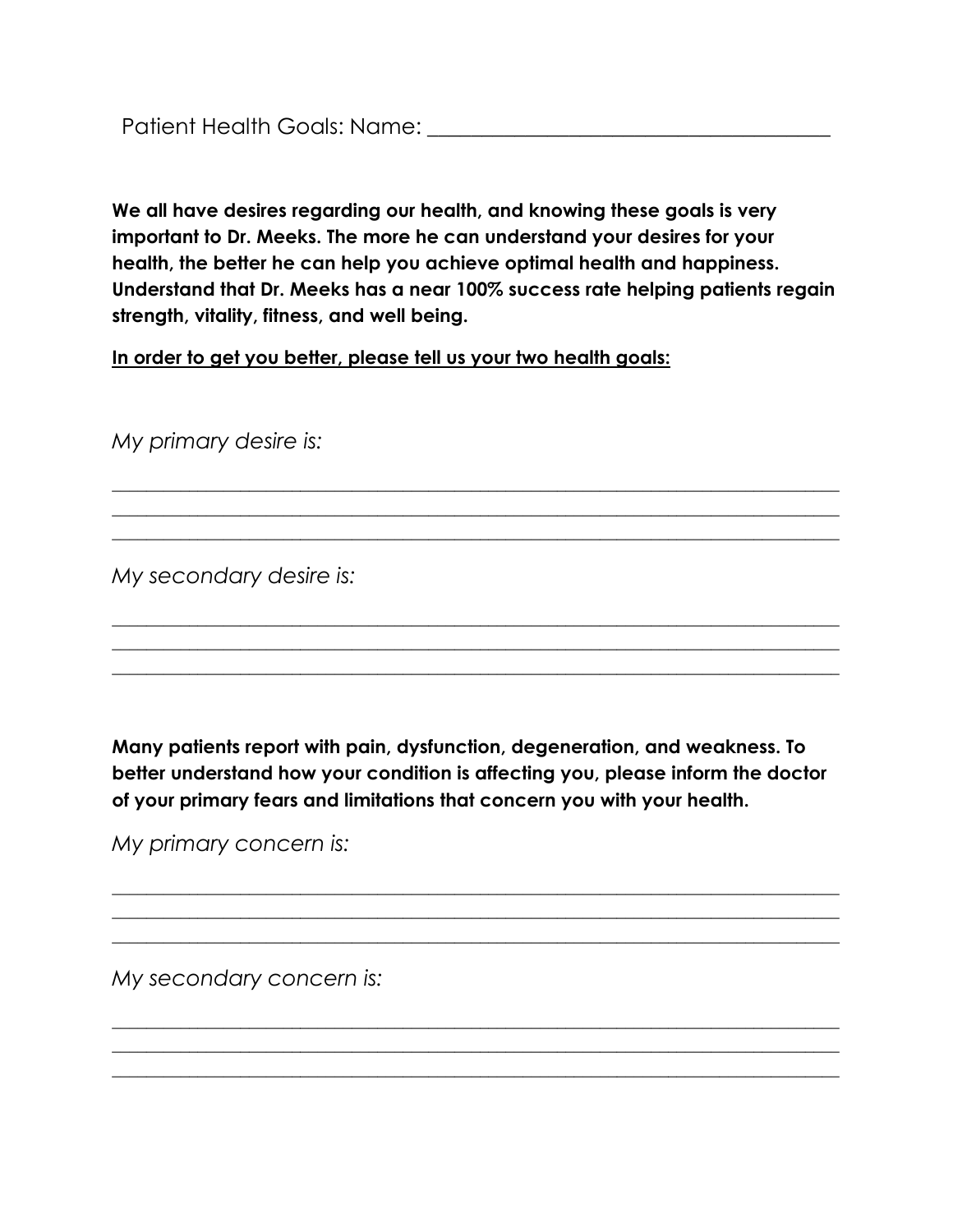**Name of your Primary Care Physician**: \_\_\_\_\_\_\_\_\_\_\_\_\_\_\_\_\_\_\_\_\_\_\_\_\_\_\_\_\_\_\_\_\_\_\_\_\_\_\_\_\_

**Your Name**: \_\_\_\_\_\_\_\_\_\_\_\_\_\_\_\_\_\_\_\_\_\_\_\_\_\_\_\_\_\_\_\_\_\_\_\_\_\_\_\_\_\_\_\_\_\_\_\_\_\_\_\_\_\_\_\_\_\_\_\_\_\_

## **Mercy Guidelines Care Recommendations:**

- 1. Has your PCP referred you to another health care provider in the past? Y or N?
- 2. Have you ever received a referral for chiropractic care from your PCP? Y or N?
- 3. Have you ever received a referral for massage therapy care from your PCP? Y or N?
- 4. Have you ever received a referral for physical therapy from your PCP?  $\gamma$  or N?
- 5. Have you ever received a referral for herbal medicine/Traditional Chinese Medicine from your PCP? The contract of the contract of the contract of the contract of the contract of the contract of the contract of the contract of the contract of the contract of the contract of the contract of the contract of the contr
- 6. Have you ever received a referral for acupuncture from your PCP?  $\gamma$  or N?
- 7. Have you informed your PCP that you are receiving chiropractic, physical therapy, and/or acupuncture in this clinic? If yes, please circle which apples.
- 8. Was the feedback positive, negative, or indifferent? Please circle which applies.
- 9. If you have informed your PCP of the care you get here, what health limitation have you told them we are addressing for you?
- 10. What activities of daily living do you feel are most negatively affected by your condition?
- 11. Do we have your permission to update your PCP about the care you are receiving in this office? Y or N?

**Realize the more your PCP knows of the care you receive, why you are receiving it, and how it helps you live a better life, the better will be your care experiences in all your doctor's offices.**

Thank you for your help with this, we will always give you our best.

Dr. Meeks